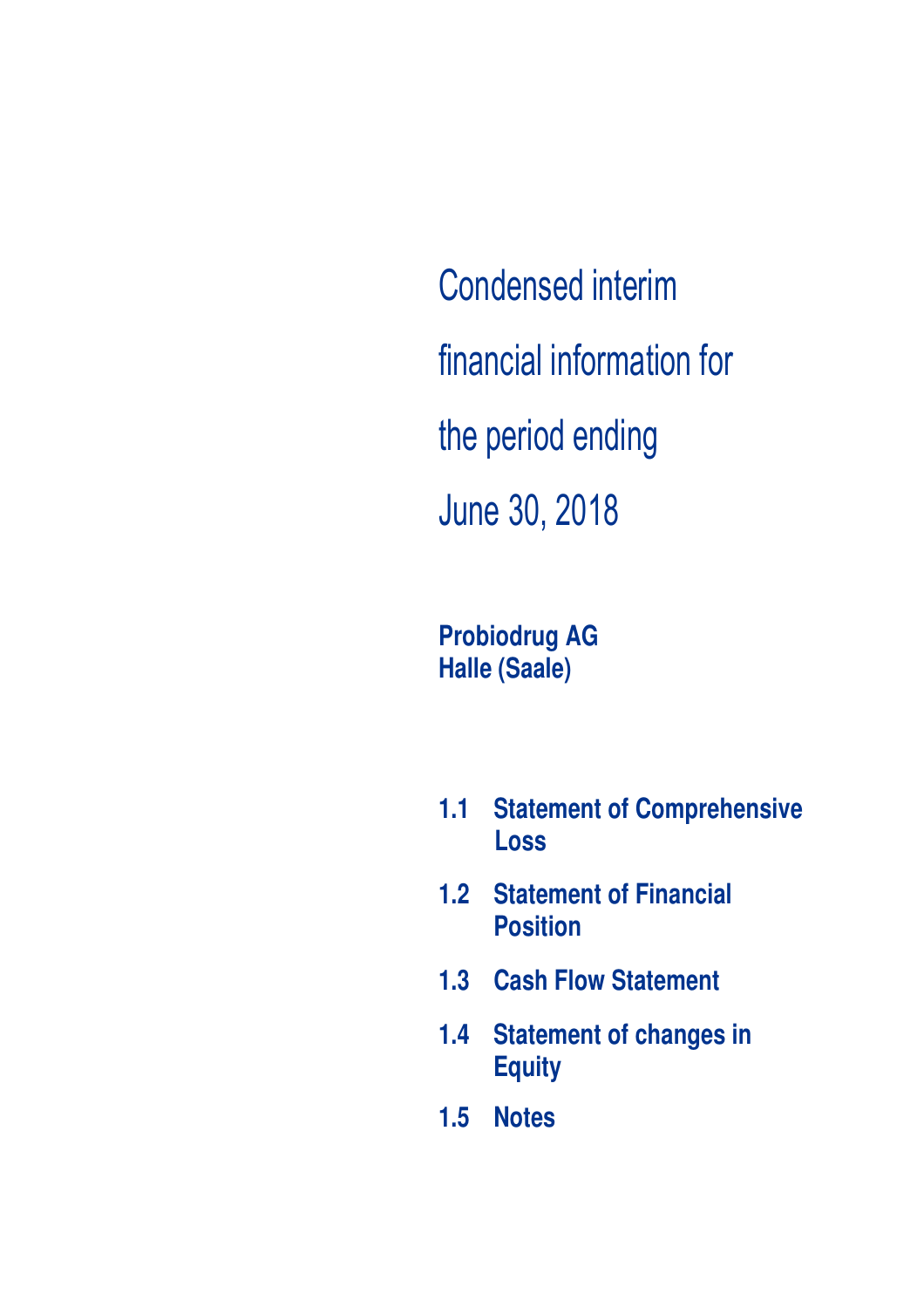# **Statement of Comprehensive Loss for the Period from January 1, 2018 to June 30, 2018**

|                                            | <b>Notes</b> | 1/1-6/30/2018 1/1-6/30/2017 |             |
|--------------------------------------------|--------------|-----------------------------|-------------|
|                                            |              | <b>kEUR</b>                 | <b>kEUR</b> |
| Research and development expenses          |              | $-2,572$                    | $-4,937$    |
| General and administrative expenses        | 2.1.         | $-1.578$                    | $-1,329$    |
| Other operating income                     | 2.2.         | 17                          | 4           |
| <b>Operating loss</b>                      |              | $-4,133$                    | $-6,262$    |
| Finance income                             |              | 24                          | 856         |
| Finance expense                            |              | $-11$                       | $\Omega$    |
| Finance income, net                        |              | 13                          | 856         |
| Income taxes                               |              |                             | 1,100       |
| Net loss for the period/Comprehensive loss |              | $-4.120$                    | $-4,306$    |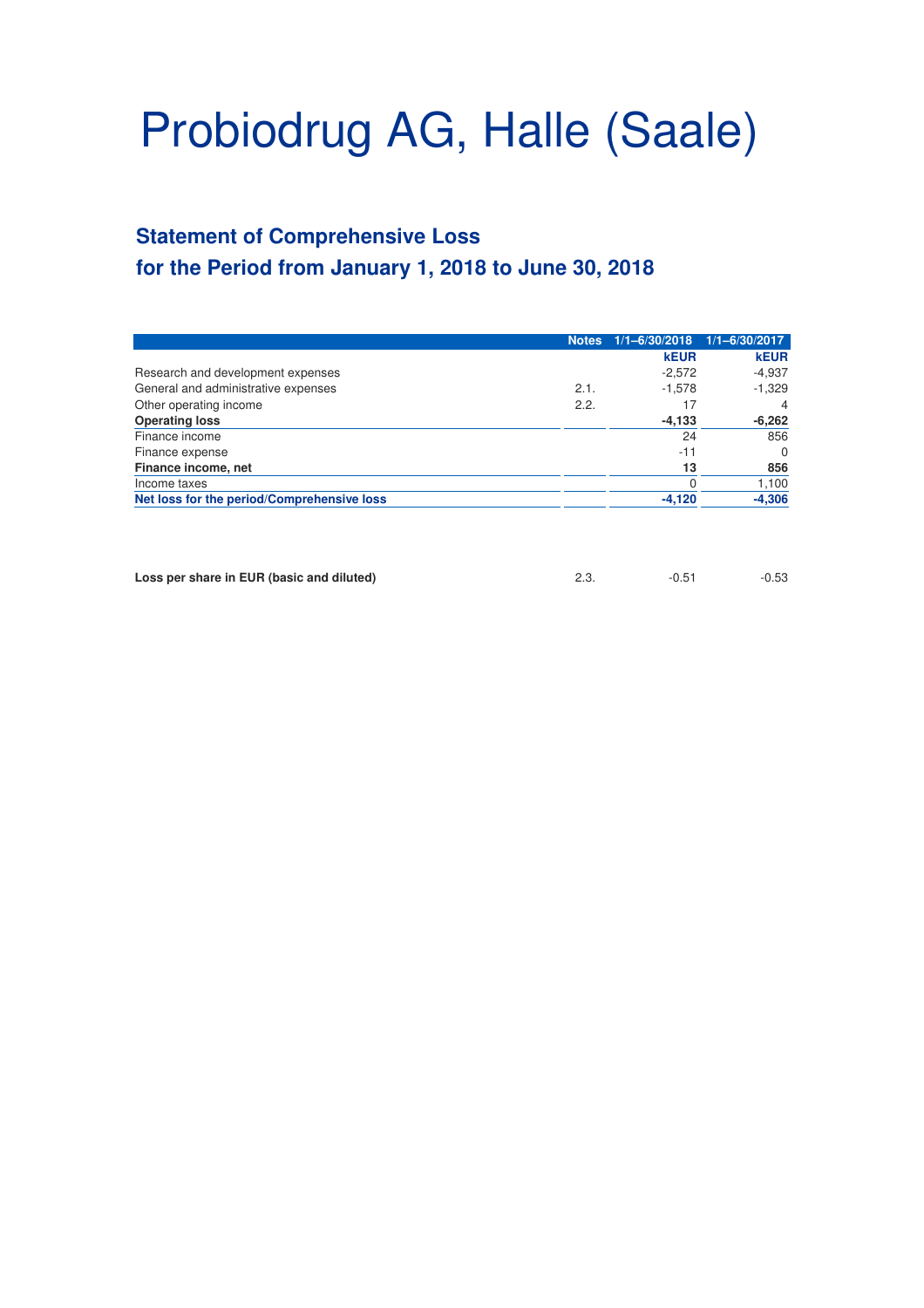## **Statement of Financial Position as of June 30, 2018**

#### **ASSETS**

|                                   | <b>Notes</b> | 6/30/2018      | 12/31/2017       |
|-----------------------------------|--------------|----------------|------------------|
| A. Noncurrent assets              |              | <b>kEUR</b>    | <b>kEUR</b>      |
| Intangible assets<br>ı.           | 3.1          | 9              | 11               |
| <b>Plant and equipment</b><br>II. | 3.1          | 50             | 55               |
| III. Financial assets             |              | 3<br>62        | 3<br>69          |
| <b>B.</b> Current assets          |              |                |                  |
| Other assets<br>L.                | 3.2.1        | 421            | 402              |
| Cash and cash equivalents<br>II.  | 3.2.2        | 6,686<br>7,107 | 10,291<br>10,693 |
|                                   |              | 7,169          | 10,762           |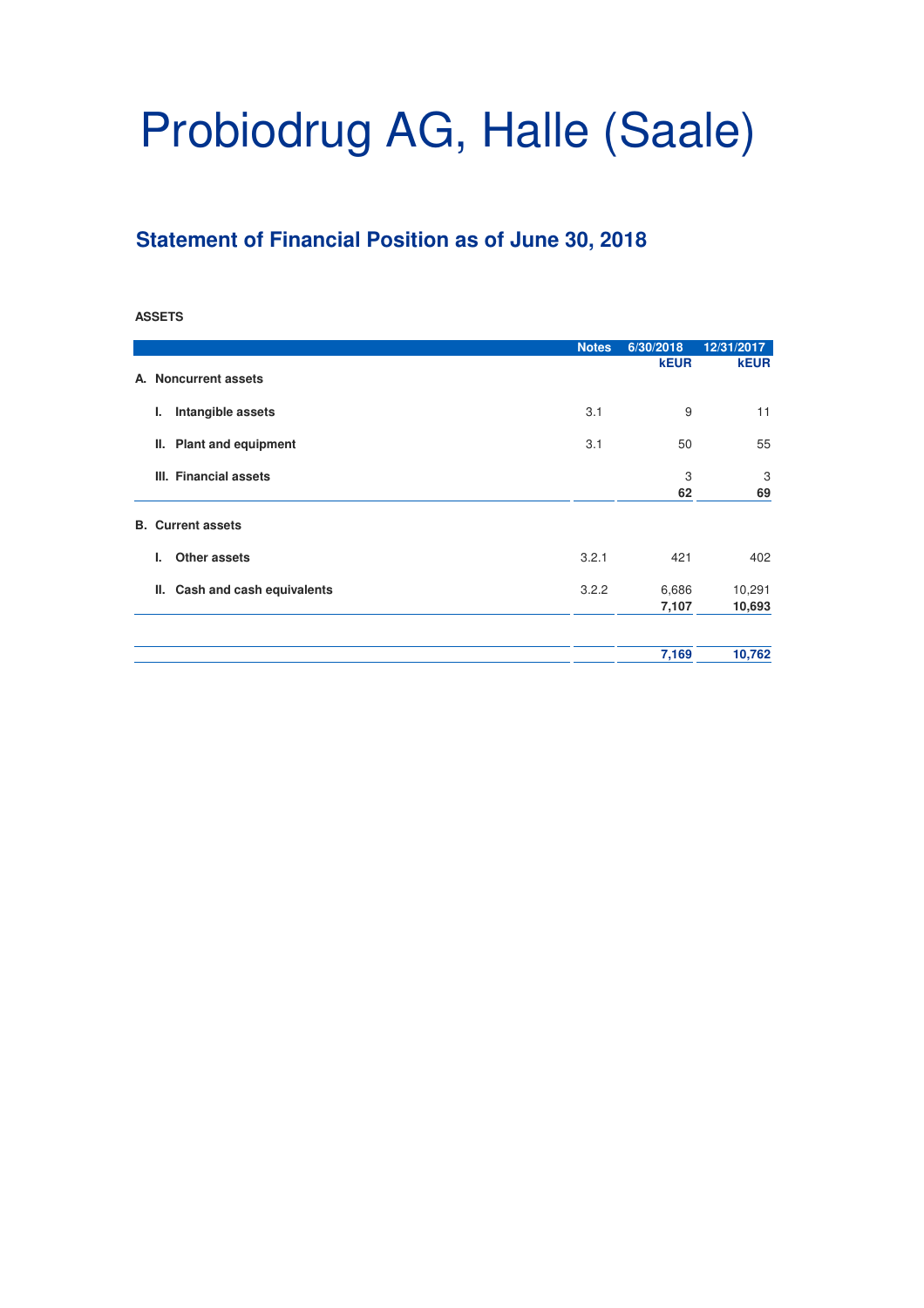#### **EQUITY AND LIABILITIES**

|    |                                           | <b>Notes</b> |             | 6/30/2018   |             | 12/31/2017  |
|----|-------------------------------------------|--------------|-------------|-------------|-------------|-------------|
|    |                                           |              | <b>kEUR</b> | <b>kEUR</b> | <b>kEUR</b> | <b>kEUR</b> |
| А. | <b>Equity</b>                             |              |             |             |             |             |
|    | Share capital<br>ı.                       | 3.5          |             | 8,208       |             | 8,208       |
|    | Additional paid-in capital<br>Ш.          |              |             | 48,723      |             | 48,678      |
|    | III. Accumulated other comprehensive loss |              |             | $-387$      |             | $-387$      |
|    | <b>IV. Accumulated deficit</b>            |              |             | $-51,696$   |             | $-47,576$   |
|    |                                           |              |             | 4,848       |             | 8,923       |
| В. | Liabilities                               |              |             |             |             |             |
|    | <b>Noncurrent liabilities</b><br>L.       |              |             |             |             |             |
|    | Pension liabilities                       |              |             | 1,634       |             | 1,171       |
|    | <b>Current liabilities</b><br>Ш.          |              |             |             |             |             |
|    | Provisions<br>1.                          |              | 12          |             | 12          |             |
|    | Trade payables<br>2.                      |              | 456         |             | 344         |             |
|    | Other current liabilities<br>3.           | 3.3          | 219         | 687         | 312         | 668         |
|    |                                           |              |             | 2,321       |             | 1,839       |
|    |                                           |              |             | 7,169       |             | 10,762      |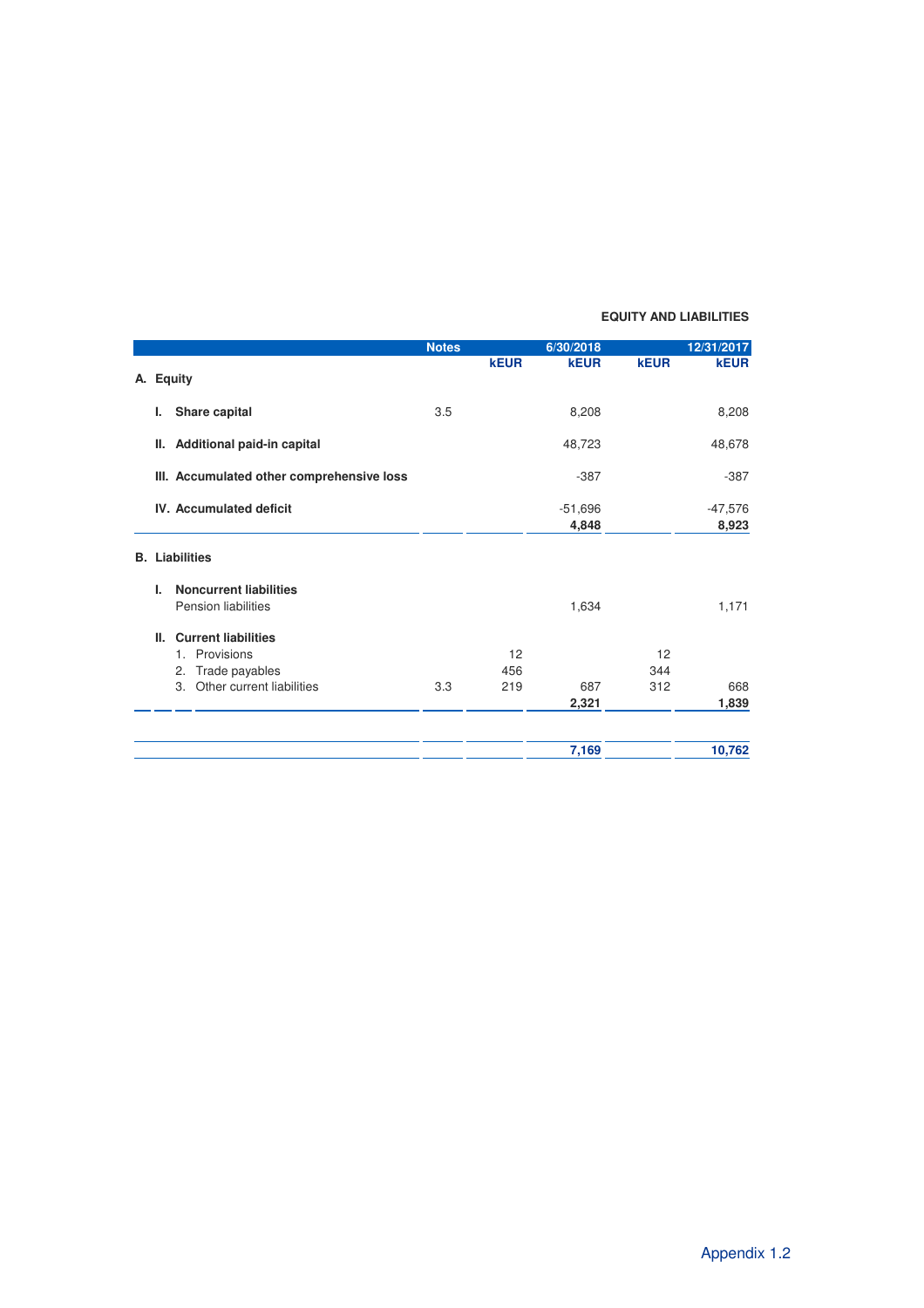## **Cash Flow Statement for the period January 1 to June 30, 2018**

|                                                            | $1/1 -$     | $1/1 -$      |
|------------------------------------------------------------|-------------|--------------|
|                                                            | 6/30/2018   | 6/30/2017    |
|                                                            | <b>kEUR</b> | <b>kEUR</b>  |
| Net loss for the period                                    | $-4,120$    | $-4,306$     |
| Net finance income/expense                                 | $-13$       | $-856$       |
| Depreciation and amortisation                              | 12          | 71           |
| Income taxes paid                                          | $\Omega$    | $-766$       |
| Gain from income taxes                                     | $\Omega$    | $-1.102$     |
| Share based payments                                       | 45          | 141          |
| Unrealised foreign currency gain                           | $-16$       | $\Omega$     |
| Changing in working capital                                |             |              |
| Changes in other assets                                    | $-19$       | $-184$       |
| Changes in pension liabilities                             | 1           | -9           |
| Changes in provisions                                      | $\Omega$    | $-40$        |
| Changes in trade payables                                  | 111         | $-238$       |
| Changes in other liabilities                               | $-93$       | $-219$       |
| Cash flows used in operating activities                    | $-4,092$    | $-7,508$     |
| Purchase of plant and equipment                            | $-4$        | $-4$         |
| Purchase of intangible assets                              | $\Omega$    | $\Omega$     |
| Proceeds from termination of pension liabilities insurance | 475         | $\Omega$     |
| Cash flows used in investing activities                    | 471         | -4           |
| Cash flows provided by financing activities                | $\bf{0}$    | 0            |
| Net decrease in cash and cash equivalents                  | $-3,621$    | $-7,512$     |
| Cash and cash equivalents at the beginning of period       | 10,291      | 21,897       |
| Effect of exchange rate fluctuation on cash held           | 16          | $\mathbf{0}$ |
| Cash and cash equivalents at the end of period             | 6,686       | 14,385       |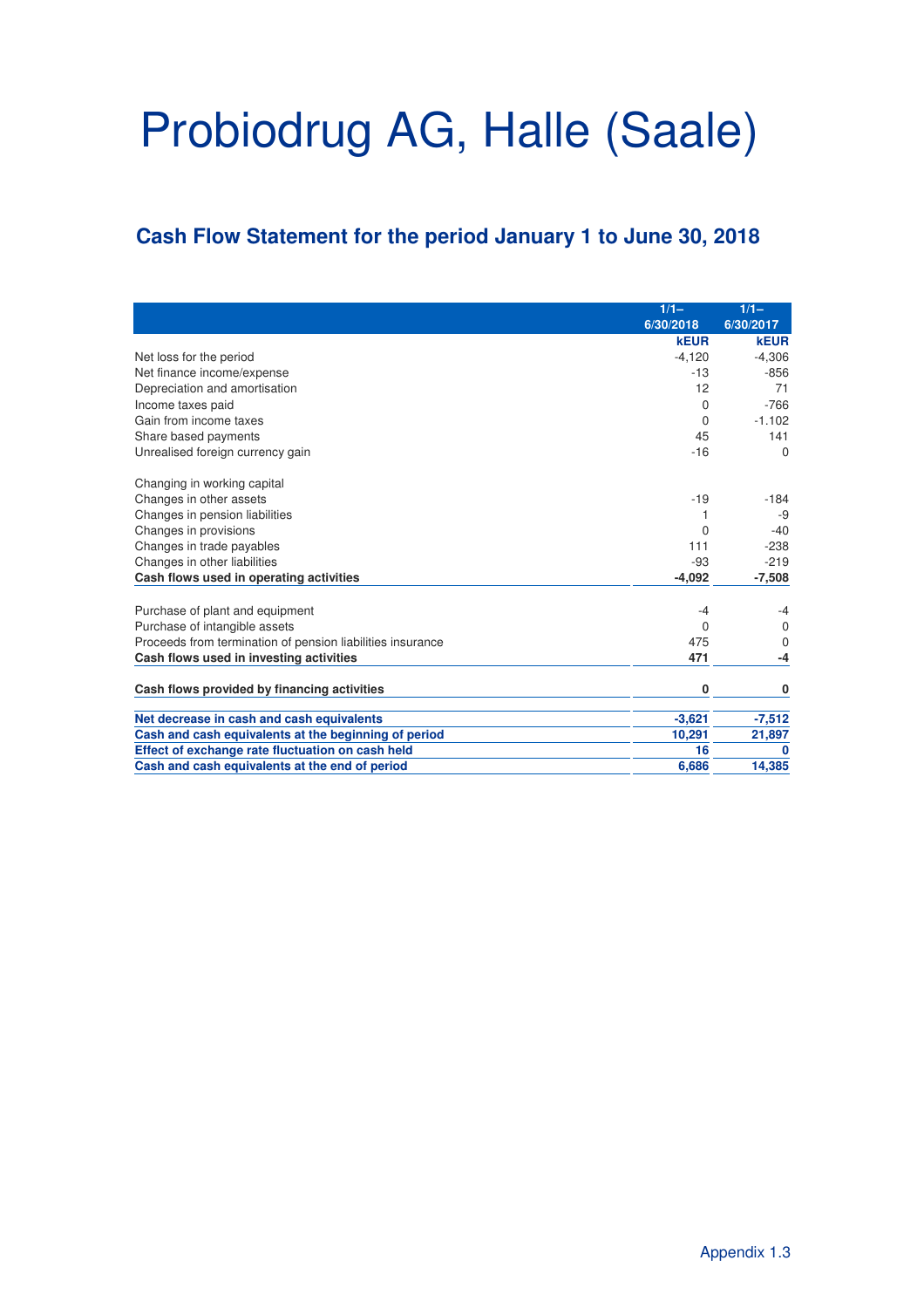# **Statement of Changes in Equity as of June 30, 2018**

|                          |              |                   | <b>Accumulated</b><br>other |                    |             |
|--------------------------|--------------|-------------------|-----------------------------|--------------------|-------------|
|                          | <b>Share</b> | <b>Additional</b> | comprehensive               | <b>Accumulated</b> | Total       |
|                          | capital      | paid-in capital   | <b>loss</b>                 | deficit            | equity      |
|                          | <b>kEUR</b>  | <b>kEUR</b>       | <b>kEUR</b>                 | <b>kEUR</b>        | <b>kEUR</b> |
| <b>January 1, 2017</b>   | 8,187        | 48,286            | -530                        | $-39,567$          | 16,376      |
| Net loss for the period/ |              |                   |                             |                    |             |
| Comprehensive loss       |              | $\mathbf 0$       | 0                           | $-4,306$           | $-4,306$    |
| Share-based payments     |              | 141               |                             | 0                  | 141         |
|                          |              | 141               | n                           | $-4,306$           | $-4,165$    |
| June 30, 2017            | 8,187        | 48,427            | $-530$                      | $-43,873$          | 12,211      |
| <b>January 1, 2018</b>   | 8,208        | 48,678            | $-387$                      | -47,576            | 8,923       |
| Net loss for the period/ |              |                   |                             |                    |             |
| Comprehensive loss       |              | $\Omega$          |                             | $-4,120$           | $-4,120$    |
| Share-based payments     |              | 45                |                             |                    | 45          |
|                          |              | 45                |                             | $-4,120$           | $-4,075$    |
| June 30, 2018            | 8,208        | 48,723            | $-387$                      | $-51,696$          | 4,848       |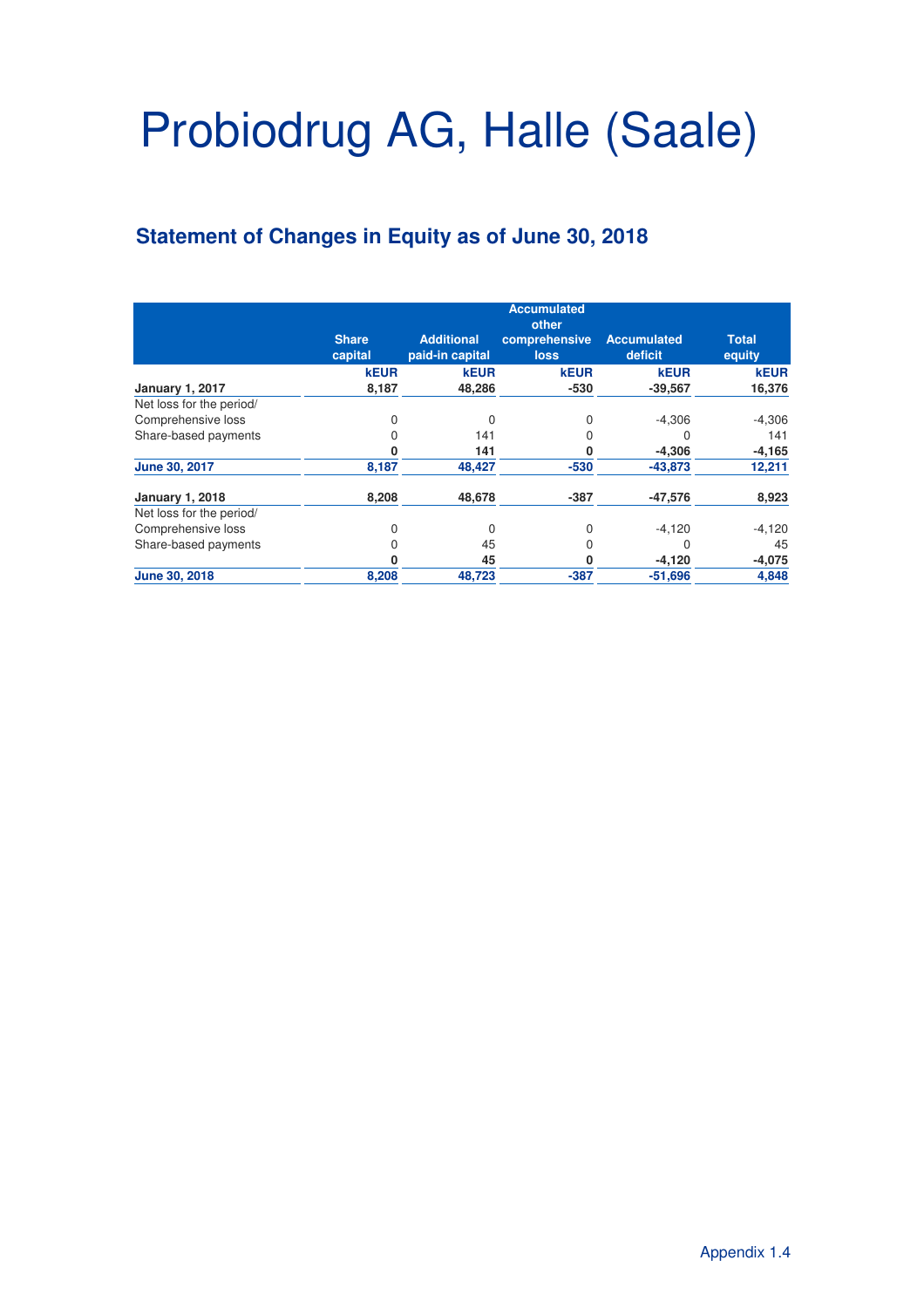# **Notes to the condensed interim financial statements**

### **1. Condensed interim financial statements**

#### **1.1 Basis for preparation of the financial statements**

The condensed interim financial statements of Probiodrug AG ("the Company") as of June 30, 2018 and for the six months then ended were prepared in accordance with the requirements of the International Accounting Standards (IFRS) as published by the International Accounting Standards Board (IASB) and adopted by the EU. The rules contained in IAS 34 "Interim Financial Reporting" were applied accordingly.

These condensed interim financial statements shall be read in conjunction with the financial statements as of December 31, 2017.

The condensed interim financial statements are presented in Euro (EUR). To the extent not otherwise stated, all amounts are given in thousands of Euro (EUR k). Differences may occur in the presentation of the figures as a result of rounding.

The condensed interim financial statements have been prepared under the assumption of a going concern. We refer to section 1.3.

#### **1.2 Foreign currency translation**

The principles for foreign currency translation remain unchanged to those applied for the financial statements as of December 31, 2017.

#### **1.3 Accounting policies**

Given that the condensed interim financial statements are based on the financial statements as of December 31, 2017, reference is made to the detailed description of the accounting policies contained in the notes to the financial statements as of December 31, 2017. The accounting policies applied are essentially commensurate with those applied in the previous year.

The estimates and assumptions, unchanged from December 31, 2017, primarily relate to estimates and assumptions in connection with the management`s assessment of the entity´s ability to continue as a going concern and the determination of accruals for research and development services in progress. As a clinical stage biopharmaceutical company, Probiodrug has incurred a net loss of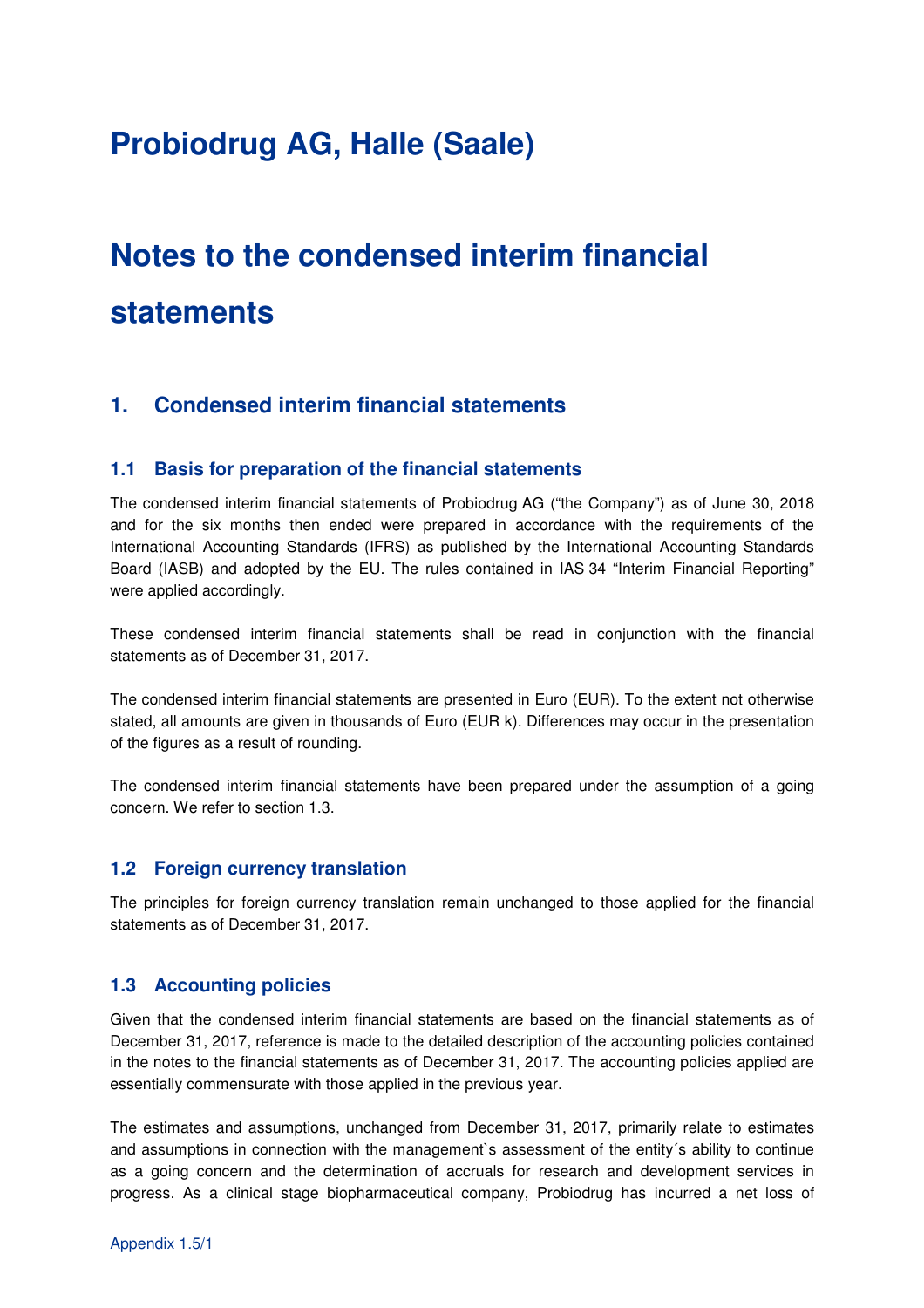EUR 4,120k for the six month ended June 30, 2018. As of June 30, 2018, the company had generated an accumulated deficit of EUR 51,696k. The Company anticipates operating losses to continue for the foreseeable future due to, among other things, costs related to research funding, development of its product candidates and its preclinical programs and the development of its administrative organization.

The accompanying interim financial statements have been prepared on the basis that the Company will continue as a going concern, which contemplates the realization of assets and the settlement of liabilities and commitments in the normal course of business. The Company's ability to continue as a going concern is dependent on its ability to raise additional funds to continue its research and development programs and meet its obligations.

In accordance with the present liquidity projections, the Company is funded until Q3 2019. These projection do not include investments for the execution of a phase 2b clinical trial of PQ 912 in Alzheimer Disease patients. The future financing is dependent on the continuing success of the clinical program, the Company is currently pursuing. Management experts to raise funds in the form of equity or debt and/or execute a license agreement for the further development of the pipeline in the second half year 2018.

The following applies in addition to the accounting policies described in the notes to the financial statements as of December 31, 2017:

Effective January 1, 2018 the following revised Standards and Interpretations were applied for the Company:

- Amendments to IFRS 2 "Classification and Measurement of Share-based Payment Transactions"
- IFRS 9 "Financial Instruments"
- IFRS 15 "Revenue from Contracts with Customers"
- Amendment to IFRS 15 "Effective Date of IFRS 15"
- IFRS 4 "Applying IFRS 9 Financial Instruments with IFRS 4 Insurance Contracts"
- IFRIC 22 "Foreign Currency Transactions and Advance Consideration"
- Amendments to IAS 40 "Transfers of Investment Property"
- Improvements to IFRSs 2014 2016: Cycle: Improvements to IFRS 1 and IAS 28
- The Company adopted IFRS 9 Financial Instruments and IFRS 15 Revenue from Contracts with Customers from 1 January 2018. IFRS 15, Revenue from Contracts with Customers, replaces all current standards and interpretations dealing with revenue recognition and introduces a five-step model to account for revenue. As the Company is currently not generating revenues, the Company may only be affected by IFRS 15 in the future when entering into collaborative arrangements or similar deals.
- The Company adopted IFRS 9 on 1 January 2018 retrospectively. In addition, management has elected to not restate comparative information as permitted by IFRS 9. The impact of the adoption of IFRS 9 on the Company's equity as at 1 January 2018 is nil. Accordingly, at the date of initial application, the Company did not record any difference between previous carrying amounts and those determined under IFRS 9 in opening accumulated deficit.
- IFRS 9 Financial Instruments Classification Financial assets, financial liabilities
- IFRS 9 contains a new classification and measurement approach for financial assets that reflects the business model in which assets are managed and their cash flow characteristics. The new classification for the Company's financial assets is as follows. Other assets, financial assets and cash and cash equivalents, previously classified as "loans and receivables" under IAS 39 are now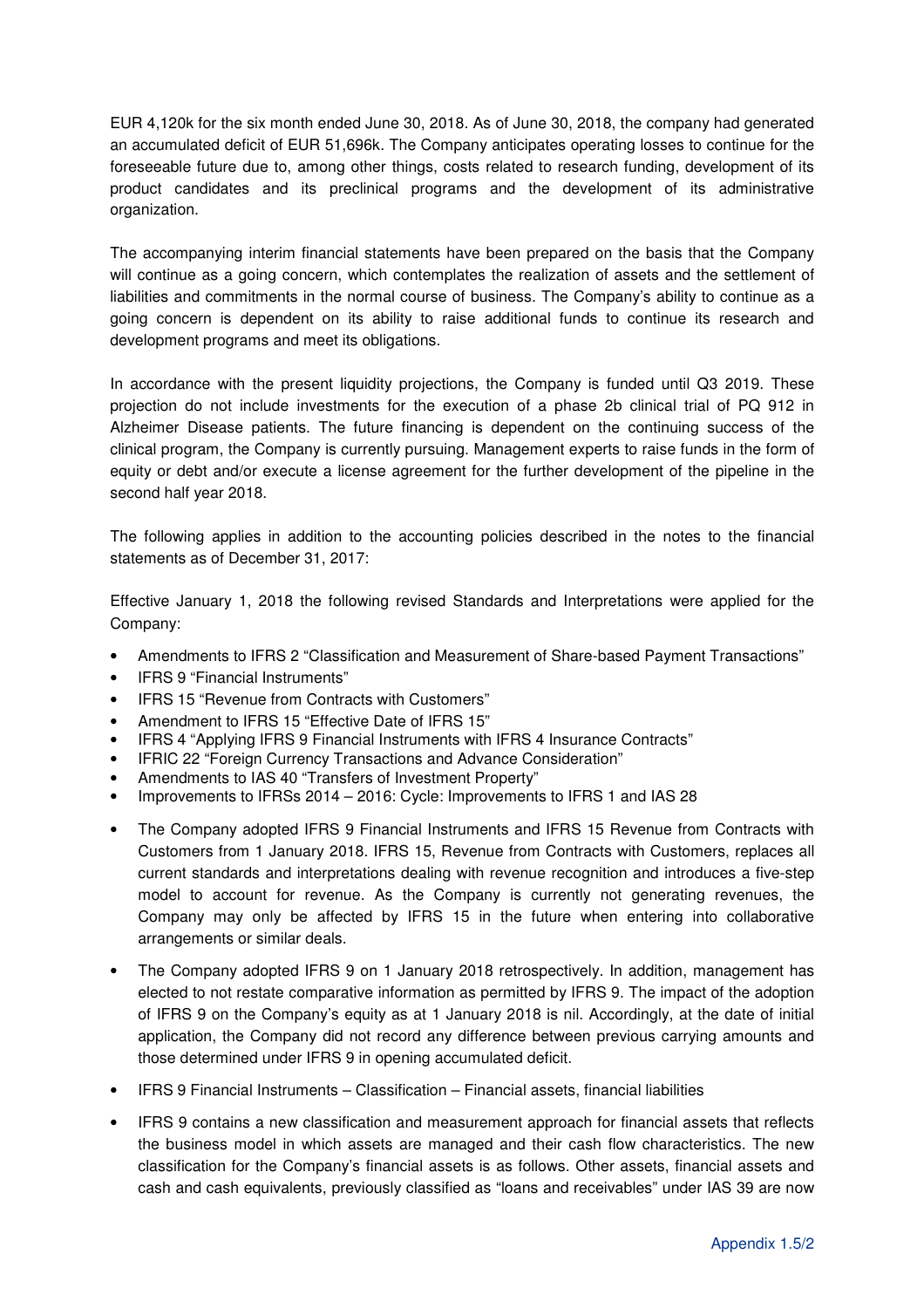classified as "at amortised cost" under IFRS 9. Trade payables and other current are classified "at amortised cost".

The other revised Standards and Interpretations did also not have a significant impact on the condensed interim financial statements of Probiodrug.

### **2. Notes to individual line items of the statement of comprehensive income**

#### **2.1 General and administrative expenses**

General and administrative expenses of EUR 1,578k (6 M period 2017 EUR 1,329k) include the administrative expenses of Probiodrug AG. They relate mainly to management costs, consulting expenses, external services and general administrative expenses.

#### **2.2 Other operating income**

Other operating income amounted to EUR 17k in the 6 M period 2018, following EUR 4k in the 6 M period 2017.

#### **2.3 Earnings per share**

Earnings per share were calculated in accordance with IAS 33. For the calculation per share the earnings for the period were divided by the weighted average number of shares outstanding. There is no dilutive effect.

Probiodrug AG has at June 30, 2018 8,208,009 no-par shares outstanding, all of them had been in circulation during the reporting period. The calculated nominal amount per share is EUR 1.00. The net loss for the period January 1 to June 30, 2018 amounted to EUR -4,120k (6 M period 2017 EUR -4,306k). The result per share (basic and diluted) from continuing operations amounted to EUR -0.51 (6 M period 2017 EUR -0.53).

### **3. Notes to the individual line items in the balance sheet**

#### **3.1 Noncurrent assets**

The carrying amount of noncurrent assets decreased to EUR 62k (December 31, 2017 EUR 69k) taking into account depreciation (EUR 12k) and investments in fixed assets of EUR 4k.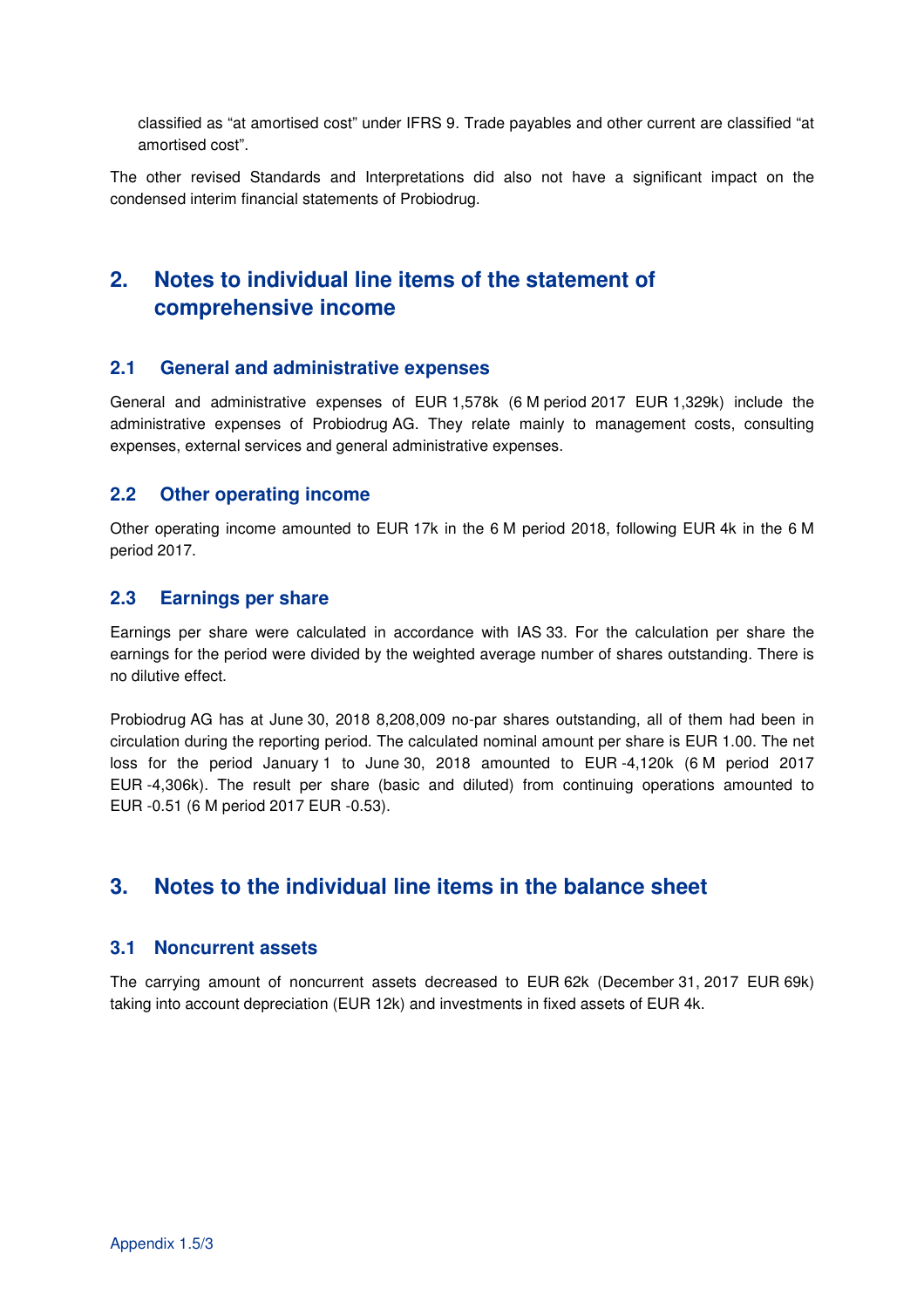#### **3.2 Current assets**

#### **3.2.1 Other current assets**

Other current assets comprise the following:

|                                    | June 30, 2018 | Dec. 31, 2017 |
|------------------------------------|---------------|---------------|
|                                    | <b>EUR k</b>  | <b>EUR k</b>  |
| Deferred items                     | 290           | 346           |
| Receivables from value added taxes | 118           | 45            |
| Other                              | 13            |               |
| <b>Total</b>                       | 421           | 402           |

#### **3.2.2 Cash and cash equivalents**

Cash and cash equivalents amount to EUR 6,686k at June 30, 2018 (December 31, 2017 EUR 10,291k). They are not restricted to use.

#### **3.3 Current liabilities**

#### **Other current liabilities**

Other current liabilities include liabilities from obligations to members of the management in the amount of EUR 57k, liabilities from obligations to members of the supervisory board in the amount of EUR 55k, payroll and church taxes from obligations to employees in the amount of EUR 73k and others (EUR 34k).

#### **3.4 Stock options**

No new stock options were issued in the reporting period.

The expenses associated with the (previously issued) stock options allocated to the period from January 1 to June 30 2018 amounted to EUR 45k and were added to the additional paid-in capital.

#### **3.5 Conditional Capital**

As at June 30, 2018, the total conditional capital amounted to EUR 4,002,527.00 (December 31, 2017 EUR 2,602,527.00). Of this amount, EUR 481,748.00 (December 31, 2017 EUR 481,748.00) are reserved as a result of the issuance of options.

#### **Conditional Capital 2018**

By resolution of June 21, 2018, the Annual General Meeting created the Conditional Capital 2018 while cancelling of the Conditional Capital 2015.

The Company's share capital is conditionally increased (Conditional Capital 2018) by a nominal value of up to 3,400,000.00 new no par value bearer shares. The conditional capital increase serves to grant no par value registered shares upon exercising conversion and/or option rights (or the satisfaction of corresponding conversion or option obligations) or, to the extent that the Company exercises its right to grant no par value Company shares, in lieu of payment of the amount due in cash (or parts thereof) to the holders or creditors of bonds that have been issued by the Company or a group company in accordance with the authorisation of the Annual Shareholders' Meeting of the shareholders dated June 21, 2018 until June 20, 2023 as per Section 18 AktG. The issuance of the new shares shall be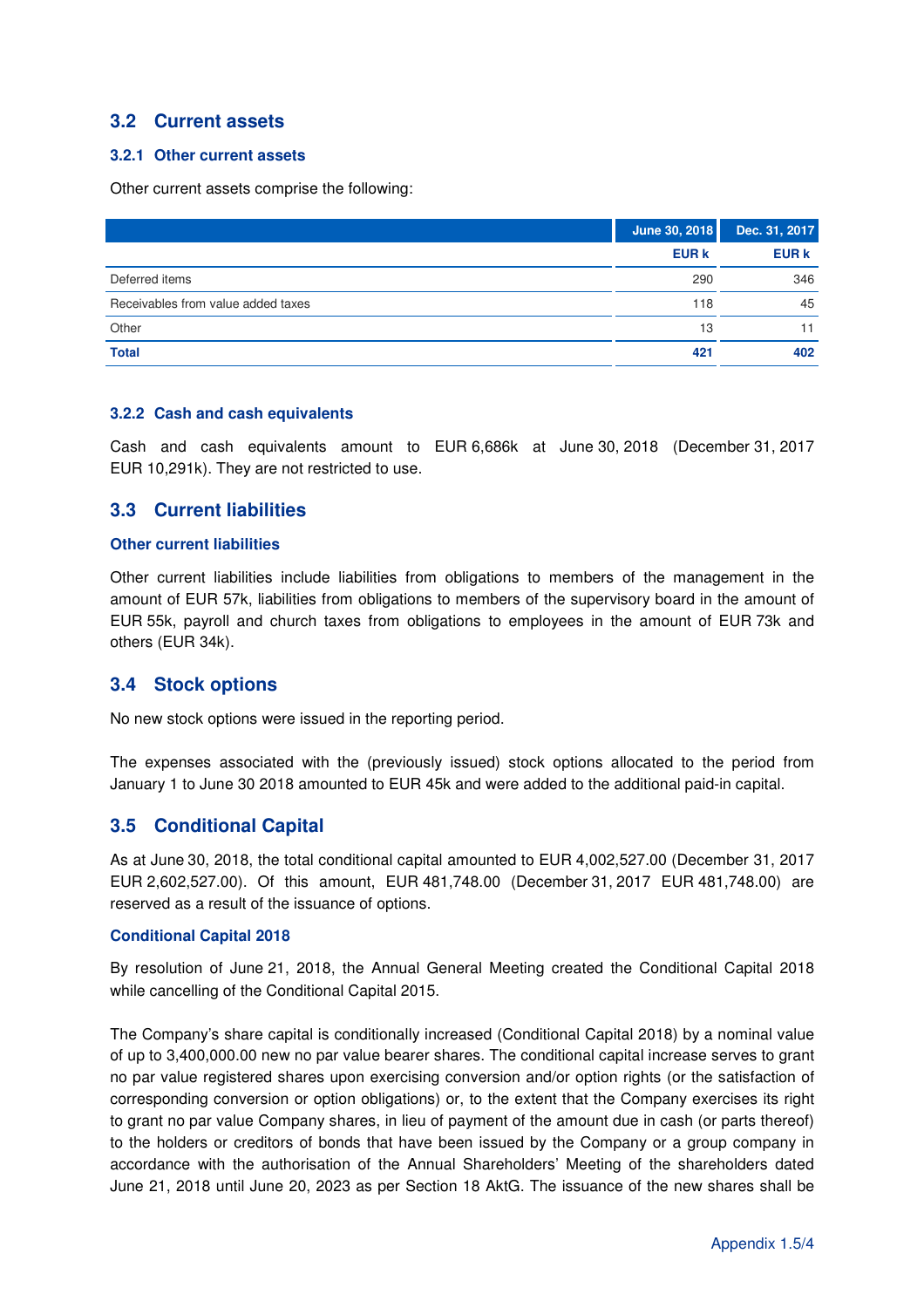effected at the conversion or option price to be determined, in each case, in accordance with the aforementioned authorization resolution.

The subscription rights of the shareholders on the occasion of the issue of bonds based on this authorization are excluded.

#### **Convertible Bonds**

By resolution of the Ordinary General Meeting on June 21, 2018, the management board is authorized, with the cancelling of the authorization of June 10, 2015 - subject to the consent of the supervisory board - until June 20, 2023 to issue once or in several transactions, in the latter case also simultaneously in several tranches, option bonds and/or convertible bonds in bearer and/or registered form (the "Bonds") with a total nominal amount counted as of the date of the initial adoption of the resolution on June 10, 2015 of up to EUR 60,000,000.00, each with or without a maturity restriction. The bonds, subject to the respective terms and conditions of the option bonds (the "Option Conditions") grant option rights or impose option obligations. The bonds may also, subject to the respective terms and conditions of the convertible bonds (the "Convertible Bond Conditions") grant conversion rights or impose conversion obligations. The bonds may grant rights or impose obligations to subscribe for up to 3,400,000.00 no par value bearer shares of the Company with a total prorated amount of the Company's share capital of up to EUR 3,400,000.00. The bonds may be issued in Euro or - limited to the respective value in Euro - in any other statutory currency of an OECD member state. The bonds may also be issued against non-cash consideration, in particular to acquire enterprises, interests in enterprises, business units, receivables, patents and licenses or other assets, provided however, that their value is at least equivalent to the issue price of the bonds.

The bonds may also be issued by domestic or foreign companies affiliated with the Company within the meaning of sec. 15 et. seq. AktG (the "Group Company"). In the event an issue by a Group Company, the management board - subject to the consent of the supervisory board - is authorized to guarantee the bonds on behalf of the Company and to grant conversion rights to the holders of convertible bonds or grant option rights/impose option obligations to the holders of option bonds relating to the shares in the Company.

The management board - subject to the supervisory board's consent- is authorized to determine the further details of the issue and the terms of the bonds, in particular interest rate, type of interest accrual, issue price, term and division as well as option period and/or conversion period and a potential variability of the conversion ratio and, if applicable, to do so in consultation with the corporate bodies of the subsidiary issuing the option bond or the convertible bond.

The subscription right of the shareholders on the occasion of the issue of bonds based on this authorization is excluded.

### **4. Other disclosures**

#### **4.1 Contingencies and other financial commitments**

The total of the other financial commitments as at June 30, 2018 was EUR 763k (December 31, 2017 EUR 661k) and consist of services by research and development service providers as well as of service, leasing and rental commitments. Of these commitments EUR 665k are due in 2018.